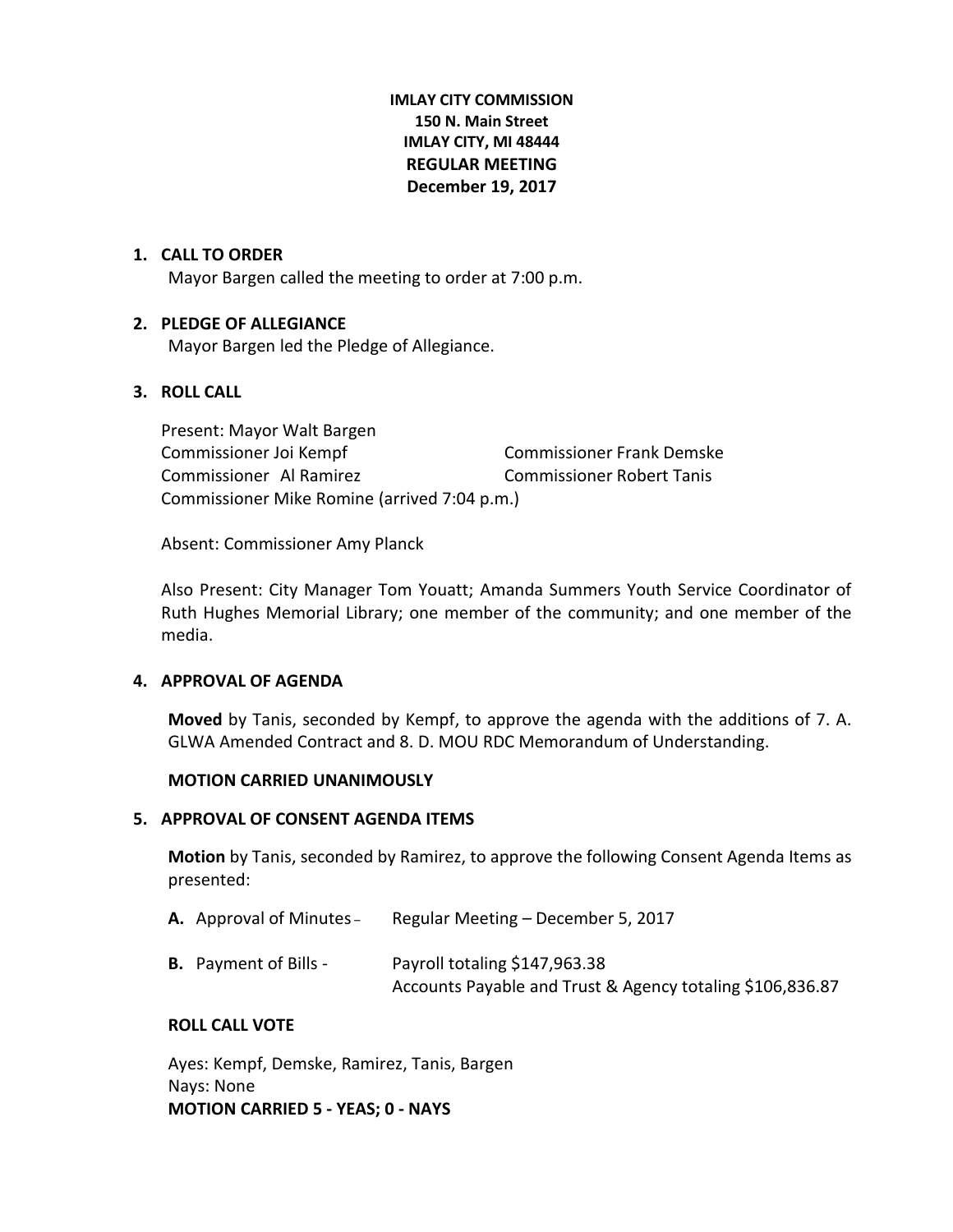#### **6. CITIZENS FROM THE FLOOR**

Alan Rosenbalm, Imlay City, addressed the Commission to suggest the inclusion of a public safety report, one that lists out the safety calls, fire, ambulance and crime statistics. Mr. Rosenbalm stated several other communities include a public safety report in their meetings.

Amanda Summers, the Youth Services Coordinator for the Ruth Hughes Memorial Library, addressed the Commission presenting the library newsletter. Ms. Summers stated the library just finished a very successful book sale, they will be offering a martial arts presentation at the end of December and on January 4, 2018 is Fine Forgiveness Day. City Manager Tom Youatt complimented the library on their newsletter. Commissioner Ramirez stated he was impressed with the library and their involvement in the community.

# **7. OLD BUSINESS**

# **A. GLWA Amended Contract**

City Manager Tom Youatt presented the amendment to the original contract. GLWA is trying to get everyone on the same cycle. Mr. Youatt stated GLWA looked at our summer season and we exceeded the maximum day usage three to four times but we exceed peak hours on a regular basis. GLWA proposed on October 18, 2017 a rate increase to 2.75 mgd from the current 1.66 mgd. Mr. Youatt stated he and DPW Superintendent Ed Priehs had several meetings with the GLWA to discuss lowering the rate. Mr. Priehs used the new SCADA system during the month of November and showed GLWA that he can manage water usage. Mr. Youatt stated Mr. Priehs did a great job monitoring and controlling usage. Mr. Youatt and Mr. Priehs let GLWA know that we did not have a full trial period with Vlasic running at full capacity but GLWA saw enough to come down to 1.88 mgd, this is a \$100,000 annual increase. Mr. Youatt stated we can handle this and is requesting approval of the amended contract before January 12, 2018. The current maximum numbers are good through June 2018. GLWA agreed that if the City can keep usage under 1.66 mgd they will amend contract next fall and lower the rate. Mr. Youatt stated he is confident the City can do this with current equipment but stated the City could do a couple of things that could ensure the usage is at 1.66 mgd; we could upgrade to a bigger pump that works with current electrical or could upgrade electrical and install a larger pump, another option is to increase water storage. Mr. Youatt stated Mr. Priehs did an excellent job proving we can do this and is confident Mr. Priehs can continue to do so. Mr. Youatt stated the City will need to look at a small rate increase after the first of the year, after the water asset management plan is completed. Mr. Youatt appreciates the GLWA staff and stated they were very good to work with. Mayor Bargen inquired as to how much the larger pump would cost and if the work on the Fourth Street connection will help with flow. Mr. Youatt stated the larger pump costs around \$20,000 to \$25,000 and would not require any electrical upgrades and the new 12" main on Fourth Street will make for better flow. Commissioner Ramirez inquired as to how much the larger pump with electrical upgrades would cost. Mr. Youatt stated he is unsure due to the need for the electrical work. Mayor Bargen stated East Borland Road residents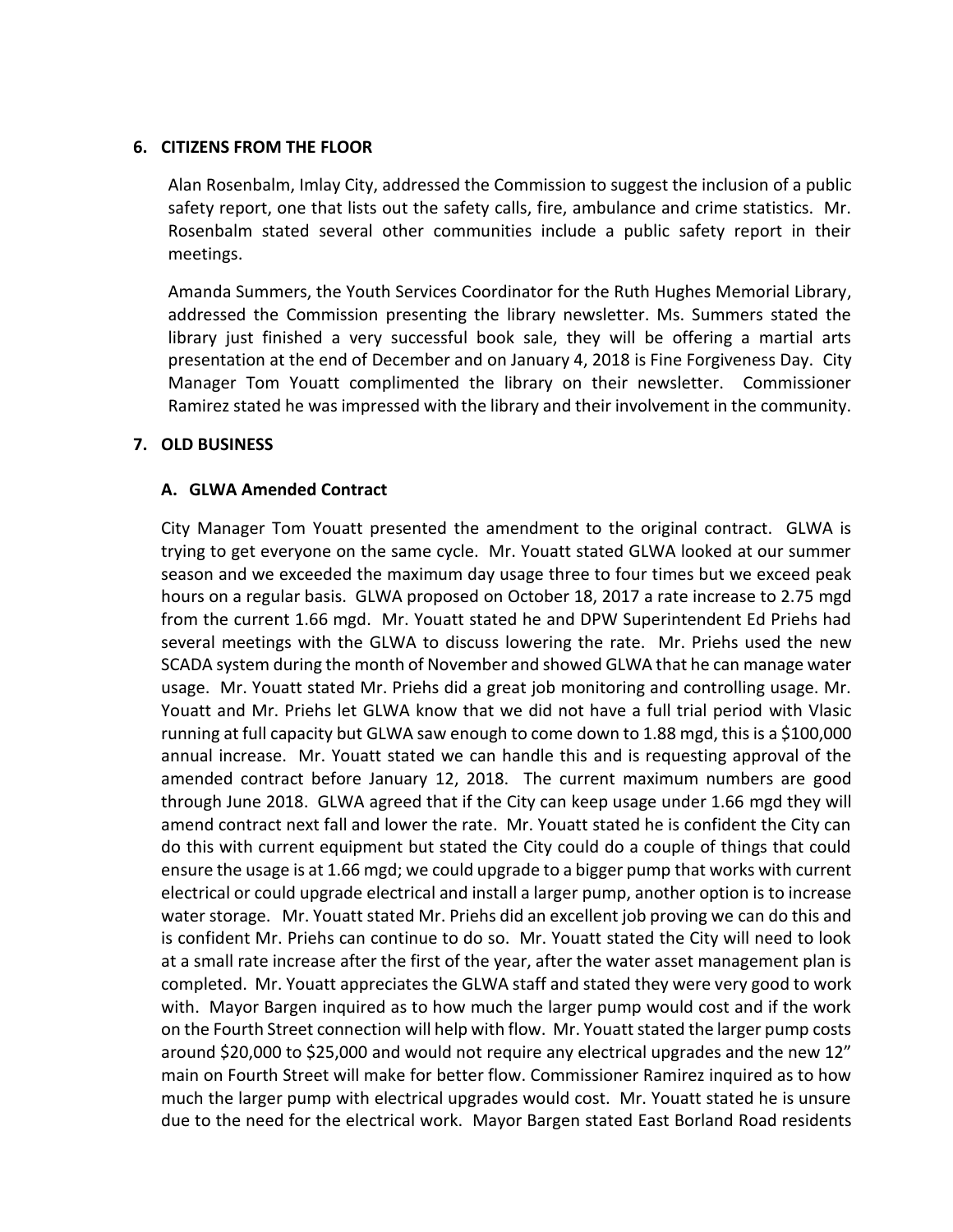do not have sewer but inquired if they have water service. Mr. Youatt stated EAstBorland Road residents do not have water or sewer service but with the new fire hall station being built on Borland Road the City would be looking at providing services to residents. Commissioner Demske inquired as to whether on page 6 Exhibit B peak hours is 1.80 for 2016 to 2017 is before the meter pit was updated and if the drop to 1.66 was after updating meter pit. Mr. Youatt stated the decrease was a direct result of the meter pit update. Mr. Youatt informed the Commission the GLWA gives us credit because we made updates to the meter pit and adding a bigger pump will benefit the whole system. Mayor Bargen inquired as to if Flint signed for 30 years so we do not have to anticipate any major work of the chlorination system. Mr. Youatt stated he was unsure but he heard they were going to and he did not believe any work will be needed on the chlorination system.

**Motion** by Demske, seconded by Kempf, to approve amended contract with GLWA and giving authorization to Mayor Walt Bargen and City Manager Tom Youatt to sign the contract on the behalf of the City.

# **ROLL CALL VOTE**

Ayes: Kempf, Romine, Demske, Ramirez, Tanis, Bargen Nays: None **MOTION CARRIED 6 - YEAS; 0 – NAYS**

# **8. NEW BUSINESS**

# **A. Imlay Township Fire Contract Renewal (pgs. 18-19)**

Mr. Youatt presented the Commission with the Imlay Township fire contract renewal. Mr. Youatt stated he met with the Imlay Township Supervisor Steve Hoeksema to go over the contract and it was a very good meeting. The current contract expires December 31, 2017. Mr. Youatt stated the current contract is \$45,000 a year and has been like this for several years. Mr. Youatt stated he wanted to keep the contract to two years because of the new fire hall going in. The Township Board agreed to \$52,000 per year for two years. Mr. Youatt stated he was pleased with the increase from \$45,000 to \$52,000. Mayor Bargen inquired as to if there was a limit on how many fire runs the \$52,000 includes. Mr. Youatt stated they are allowed 30 fire runs, after that there is an extra charge per run.

**Motion** by Ramirez, seconded by Romine, to approve the renewal of the Imlay Township Fire Contract of \$52,000 per year for two years.

# **ROLL CALL VOTE**

Ayes: Romine, Demske, Ramirez, Tanis, Kempf, Bargen Nays: None **MOTION CARRIED 6 - YEAS; 0 – NAYS**

**B. DNR Property Purchase**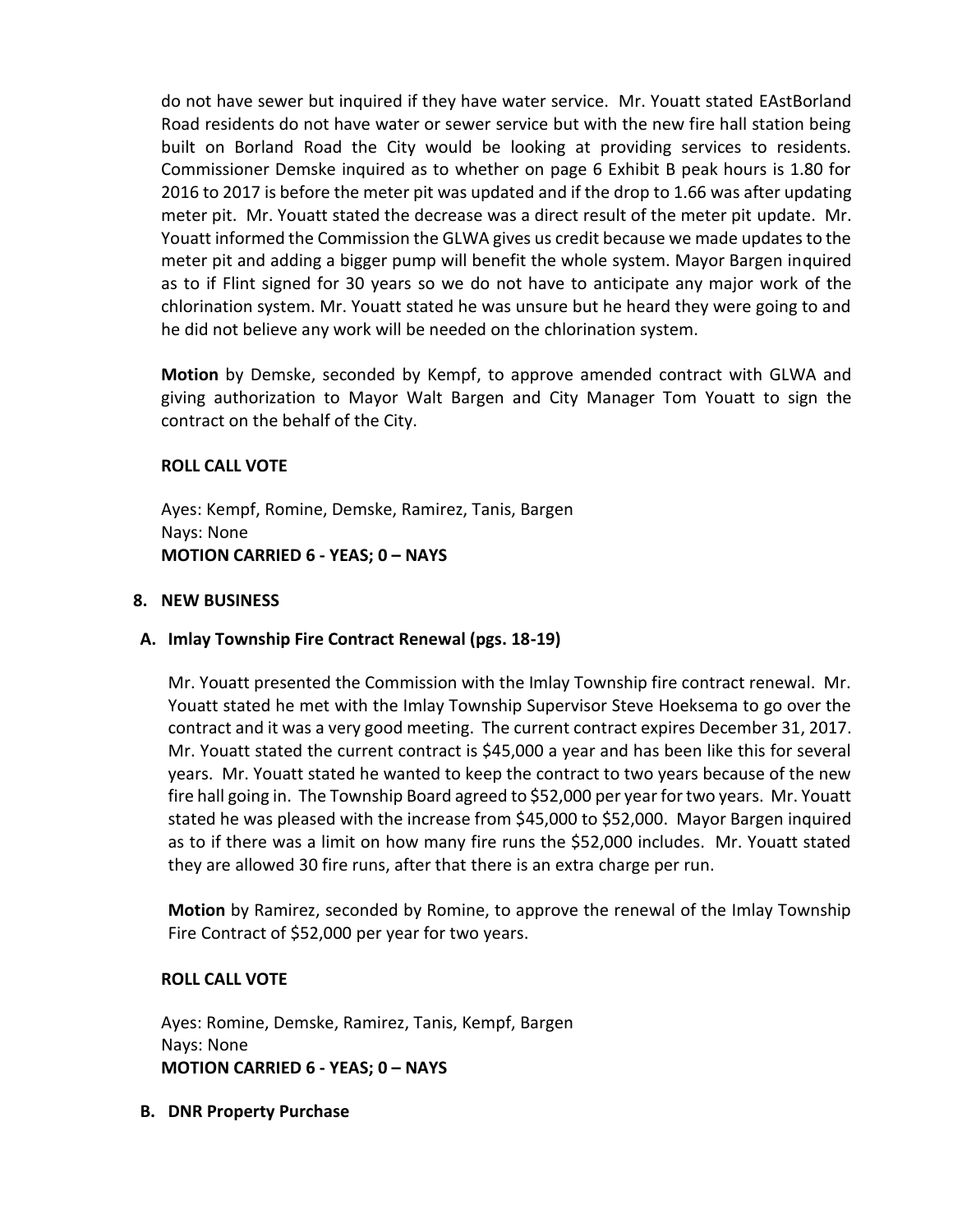Mr. Youatt informed the Commission that the DNR Natural Resources Commission met on December 14, 2017 and approved the sale of the property to the City for \$189,400. The City should have closing documents by the end of the week and should close by the end of the month. Mr. Youatt is requesting authorization to proceed with the purchase of the property. Mayor Bargen inquired as to if there would be title insurance to make sure there were no deed restrictions. Mr. Youatt stated they would make sure there was and that there were not any deed restrictions.

**Motion** by Tanis, seconded by Ramirez, to proceed with the purchase of the DNR Property, 571 E. Borland Road, Imlay City, and give authorization for City Manager Tom Youatt to sign on behalf of the City and for City Attorney to review contract.

Mr. Youatt stated he has consulted with Tom Traciak, the City Financial consultant, and Tom Colis, the City Bond Counsel, they both state we should have an engineer on board for demolition, environmental, etc. Mr. Youatt put out a brief RFP to both engineering companies for their input.

# **ROLL CALL VOTE**

Ayes: Demske, Ramirez, Tanis, Kempf, Romine, Bargen Nays: None **MOTION CARRIED 6 - YEAS; 0 – NAYS**

# **C. Arbor Day Proclamation (pg. 20)**

Mr. Youatt presented the Arbor Day Proclamation, the proclamation recognizes the City as being a Tree City USA for 17 years. Mr. Youatt stated how this is an excellent promotion to market the City. The program has a requirement that we plant two trees for every one tree that is taken down. The City has a tree ordinance with an approved list of trees and follows this when planting trees. Commissioner Demske inquired as to if the City is given credit if a resident plant trees. Mr. Youatt stated the City gets credit for trees that are planted on City property and trees in the right of way. Mayor Bargen stated that the Planning Commission does require that if a tree is cut down that two are replaced.

**Motion** by Romine, seconded by Demske, to approve the Arbor Day Proclamation. **MOTION CARRIED UNANIMOUSLY**

# **D. MOU RDC Memorandum of Understanding**

Mr. Youatt informed the Commission that we have a committee working on redevelopment community for the MEDC. We have a number of criteria we have to meet to receive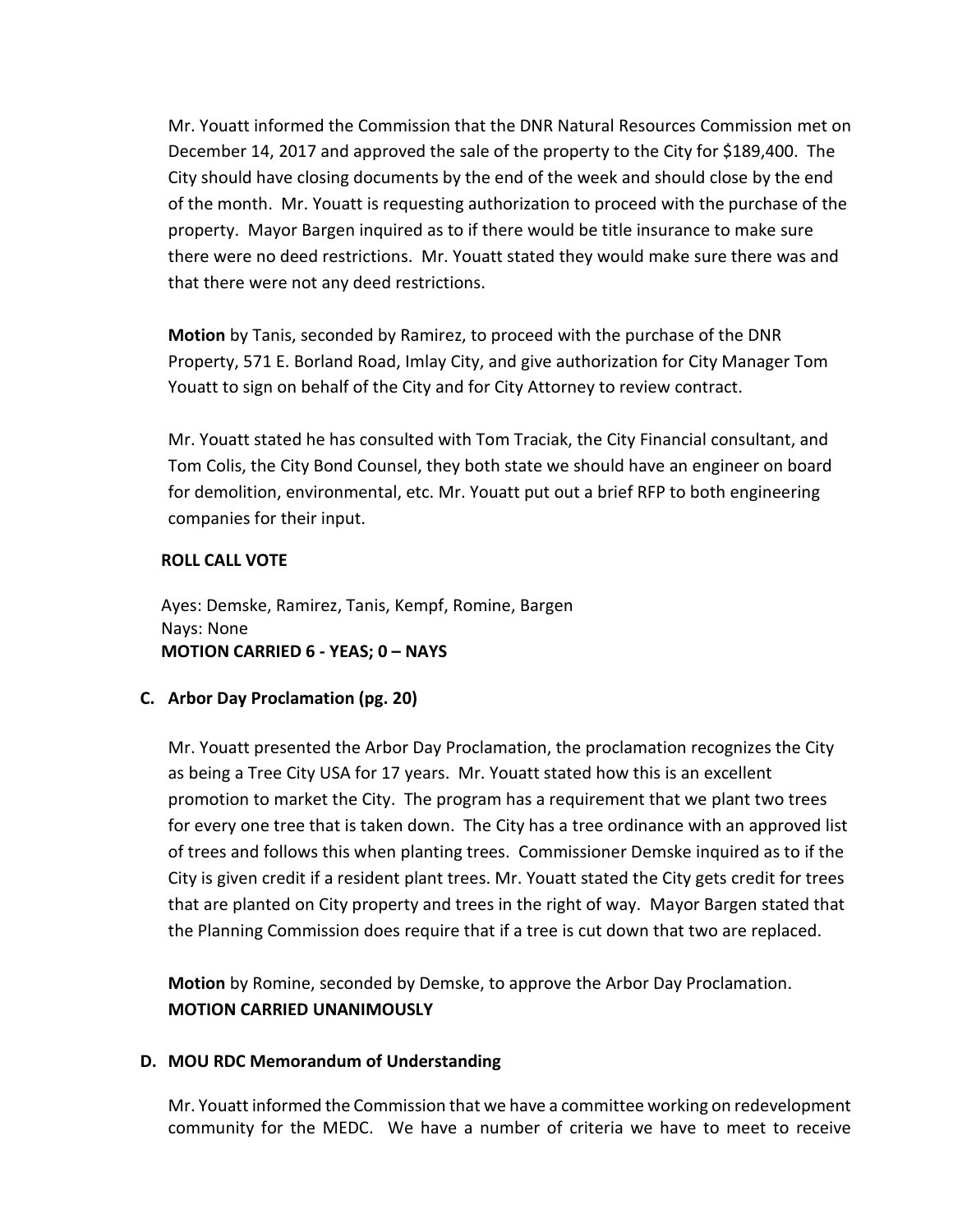certified status, one big piece to authorize the signing of the MOU (Memorandum of Understanding). Mr. Youatt stated once we are certified our portion of grant matching will be reduced, this is a very big incentive and very beneficial to the City. Mr. Youatt stated our staff should be done with their part by next month but the MEDC is lagging but we hope to be certified by next fall.

**Motion** by Ramirez, seconded by Tanis, to authorize signing MOU and to give authorization to City Manager Tom Youatt to sign on behalf of the City.

# **ROLL CALL VOTE**

Ayes: Ramirez, Tanis, Kempf, Romine, Demske, Bargen Nays: None **MOTION CARRIED 6 - YEAS; 0 – NAYS**

# **9. MANAGER'S REPORT**

Mr. Youatt stated himself, Mayor Bargen and Commissioner Ramirez will be conducting interviews for the Clerk/Treasurer position on Thursday, December 21, 2017. They received eight applications and will be interviewing four of those applicants.

Mr. Youatt informed the Commission the Planning Commission will be meeting on January 9, 2018 to have another look at the site plan for the assisted living facility and the ZBA will be having a meeting to look at a second variance for a 15' setback for the assisted living facility. There were ten recommendations for the site plan and the engineer for the developer stated he can meet those recommendations. Mr. Youatt stated the City received a \$10,000 escrow deposit for the City's planning and legal fees.

Mr. Youatt stated with the approval of the Surplus Division with MERS, he has put that into place and transferred \$100,000 into the Surplus Division and is glad this got done before the end of the year.

Mr. Youatt stated they have hired a new Code Enforcement Officer, his name is Joe Schierlinger and he is from North Branch. Mr. Youatt feels he will be an outstanding fit for the City. Dave Eady is staying on for the transition period. Commissioner Demske inquired if Officer Schierlinger was a code enforcer in North Branch. Mr. Youatt stated no but he has experience working with the public as a Fed Ex driver.

# **10. OTHER BUSINESS**

Commissioner Ramirez inquired as to an update on Officer Martin. Mr. Youatt stated that he will have surgery next month and he is unsure on the recovery time for that.

Commissioner Ramirez requested the City look at the tree that is out front of the house on Main Street just south of the City offices, it hangs over the road and looks like it is ready to fall. Mr. Youatt stated he would have the DPW look at it.

# **11. ADJOURNMENT**